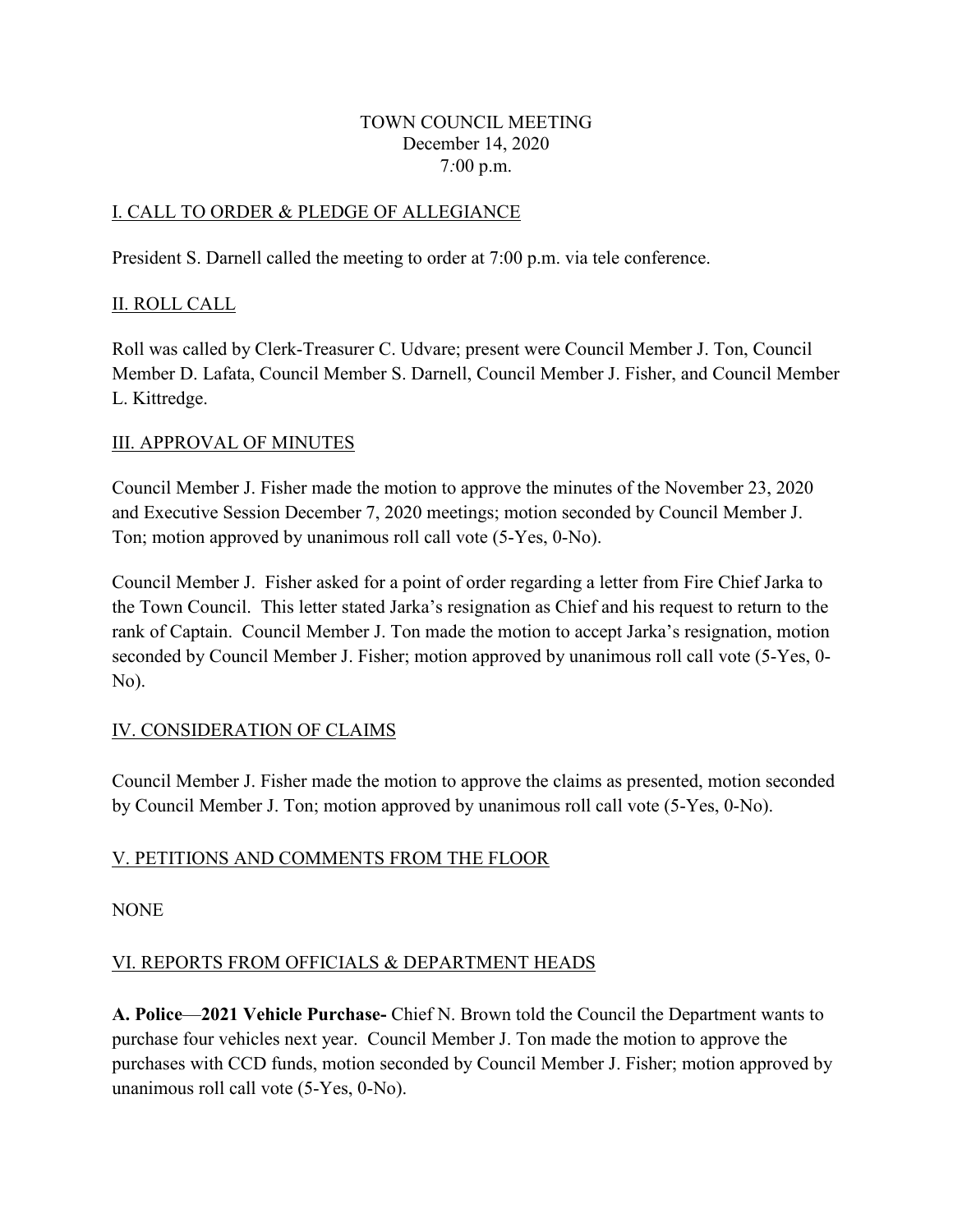**B. Fire –**Deputy Chief N. Williams reported that brake work has been completed on the 92 engine and the engine is now back in service.

**C. Clerk Treasurer**—**AXA Renewal, 2021 Holiday Schedule, & Refuse Write-Offs**- Clerk Treasurer C. Udvare informed Council that the quote received from AXA for life, dental, and vision was the same as last year. Council Member L. Kittredge made the motion to renew with AXA, motion seconded by Council Member J. Fisher; motion approved by unanimous roll call vote (5-Yes, 0-No). Clerk-Treasurer Udvare also brought up the question of whether the 2022 New Year's holiday should be on December 31, 2021 or January 3, 2022. It was decided that a decision would be made on this closer towards the end of 2021. Street Commissioner J. Schnadenberg brought up the matter of refuse write-offs. Council Member D. Lafata made the motion to approve the refuse write-offs as submitted (\$493.67), motion seconded by Council Member J. Fisher; motion approved by unanimous roll call vote (5-Yes, 0-No).

**D. Streets, Sanitation, & Central Service —2" Snow Ban on Designated Streets in** 

**Downtown Area -** Street Commissioner J. Schnadenberg requested a 2" Snow Ban for some streets in the downtown area for the purpose of being able to clear streets starting at December 15<sup>th</sup> at 2:01 AM. Council Member D. Lafata made the motion to approve the snow ban, motion seconded by Council Member J. Fisher; motion approved by unanimous roll call vote (5-Yes, 0- No). Street Commissioner J. Schnadenberg said that the Town has been awarded a Community Crossing Grant. Council Member J. Ton made a motion to approve matching the 50/50 funding and to allow Town Council President Sharon Darnell to sign on behalf of the Town Council, motion seconded by Council Member L. Kittredge; motion approved by unanimous roll call vote (5-Yes, 0-No).

**E. Engineering**—Town Engineer M. O'Dell said they have been reviewing Springdale Phase 1 re-plat, which will be going in front of the Plan Commission. Additionally, Engineer O'Dell and staff have been reviewing Aldi and Republic Services project plans. Engineer O'Dell said Aldi is to build sidewalks on Indian Boundary and Council Dr. and that Aldi has requested to delay the sidewalks on Council Dr. (about 170 ft. of sidewalk) until the rest of the site is developed. Council Member J. Ton suggested this request to delay the installation of sidewalks on Council Dr. should be received in writing. Attorney C. Parkinson agreed and suggested a waiver of Town standards format for the request.

**F. Building** —Included in above engineering report.

**G. Parks –** NO REPORT. Council Member J. Ton commented that the downtown holiday decorations looked good.

**H. Attorney**—NO REPORT

**I. Utilities**—NO REPORT

**J. Town Manager**—**Cares Act Requests-** Town Manager B. Doyle reported that this information has been submitted to IFA. Town Manager Doyle also said he would receive an update on Aldi groundbreaking next week.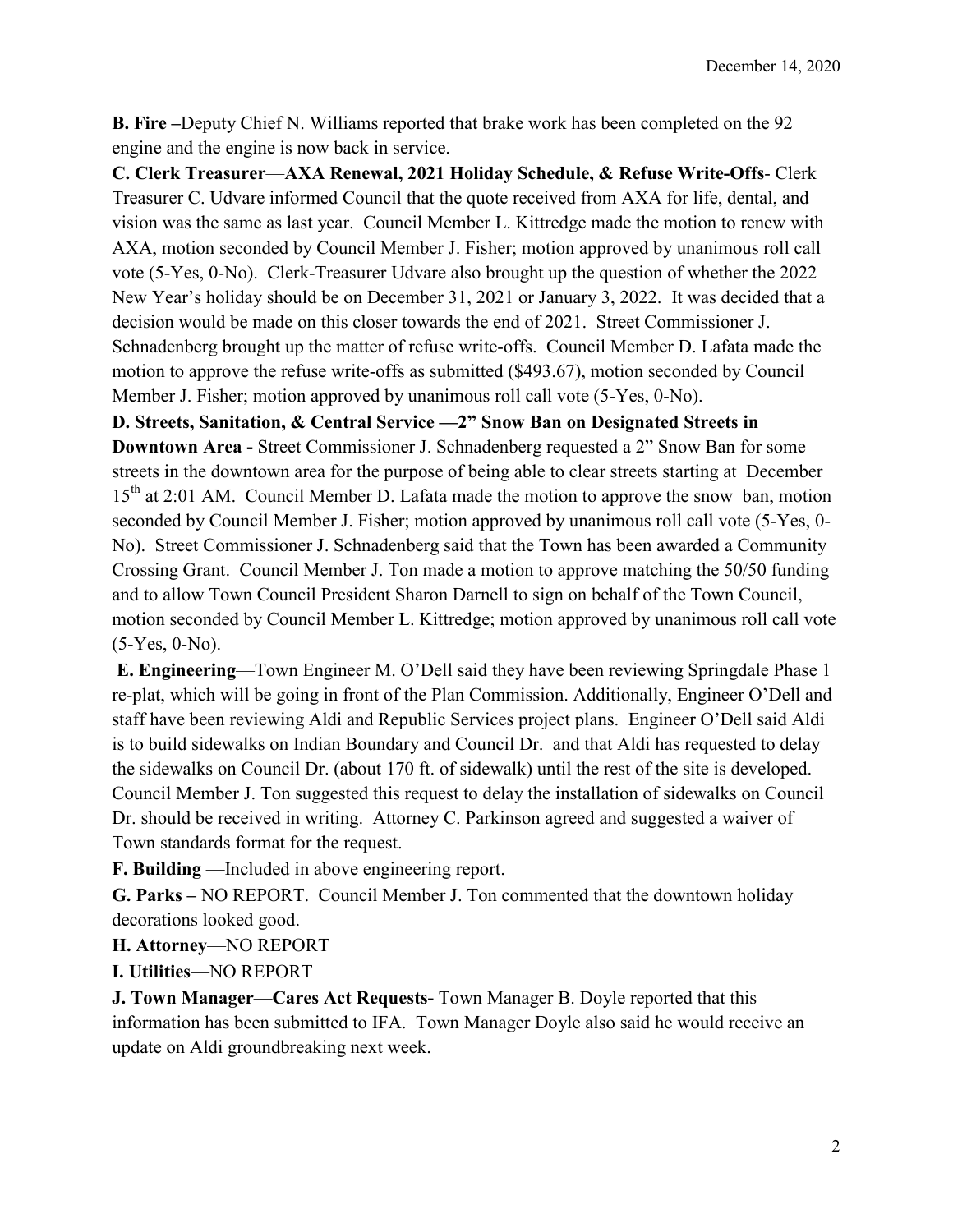### VII. PUBLIC HEARINGS, BID OPENINGS, & REMONSTRANCES

**Refuse & Recycling Service Bid Opening-** A notice had been published in the Chesterton Tribune regarding this as well as a hearing held live on Facebook/Zoom. There were no objectives in writing received at the Clerk's Office nor were there any comments on Facebook. President Darnell closed the hearing.

# VIII. ORDINANCES AND/OR RESOLUTIONS

**Ordinance 2020-21-Amending the Rate to be Collected by the Town of Chesterton from the Owners of Property in Said Town for Garbage Pickup and Disposal including Recycling-**Council Member J. Ton made the motion to approve the ordinance on  $1<sup>st</sup>$  reading, motion seconded by Council Member L. Kittredge; motion approved by unanimous roll call vote (5-Yes, 0-No). Council Member D. Lafata made the motion to suspend the rules, motion seconded by Council Member J. Fisher; motion approved by unanimous roll call vote (5-Yes, 0-No). Council Member J. Fisher made the motion to approve the ordinance on  $2<sup>nd</sup>$  reading, motion seconded by Council Member J. Ton; motion approved by unanimous roll call vote (5-Yes, 0-No). These contracted rates of \$20.50/month for 2021, \$21.24/month for 2022, and \$21.98/month for 2023, will go into effect January 2021.

**Ordinance 2020-22- Appointment of E. Camel as Interim Fire Chief; N. Williams as Interim Deputy Chief-**Attorney Parkinson presented this ordinance to the Council. Council Member J. Ton made the motion to add this ordinance to the agenda, motion seconded by Council Member J. Fisher; motion approved by unanimous roll call vote (5-Yes, 0-No). Council Member J. Fisher made the motion to approve the ordinance on  $1<sup>st</sup>$  reading, motion seconded by Council Member L. Kittredge; motion approved by unanimous roll call vote (5-Yes, 0-No). Council Member J. Ton made the motion to suspend the rules, motion seconded by Council Member L. Kittredge; motion approved by unanimous roll call vote (5-Yes, 0-No). Council Member J. Fisher made the motion to approve the ordinance on  $2<sup>nd</sup>$  reading, motion seconded by Council Member J. Ton; motion approved by unanimous roll call vote (5-Yes, 0-No).

### IX. COMMUNICATIONS

NONE

### X. OLD BUSINESS

**Quiet Zone-** Council Member J. Ton said there was no report on this. There is a separate grant starting for the Calumet crossing.